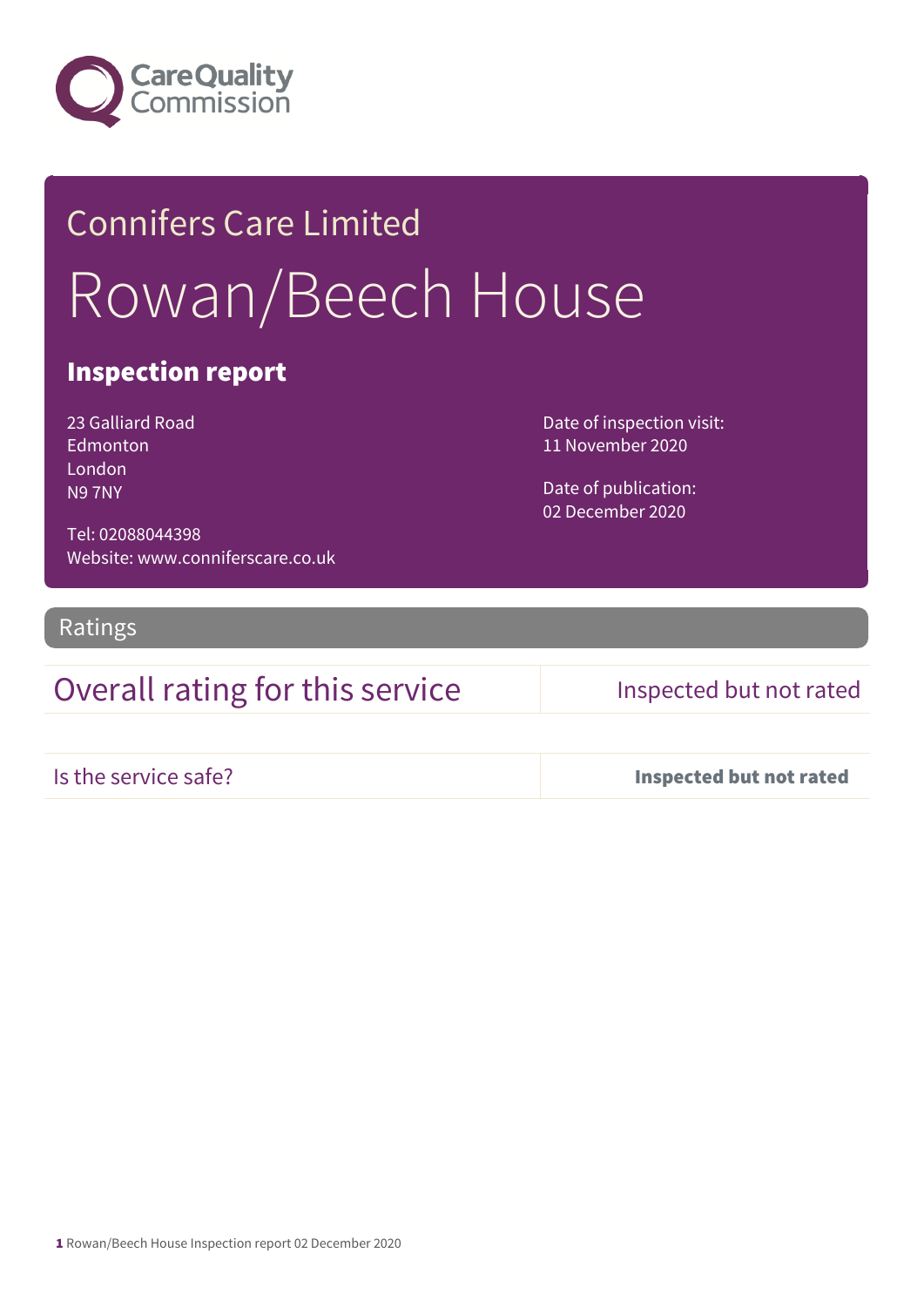# Summary of findings

### Overall summary

Rowan House and Beech House provides care and support for nine people who have mental health needs. There were eight people using the service when we visited.

Rowan/Beech House comprises of two residential care homes in different locations but within close proximity to each other. Both homes are terraced housing over two floors with a back garden area.

We found the following examples of good practice

•The provider had appropriate arrangements for visiting to help prevent the spread of Covid 19. All visitors were required to have their temperatures taken and complete a Covid 19 risk assessment form on arrival. All visitors were expected to wear a face covering.

• The service had a garden area to facilitate safe visiting for families.

•The provider had appropriate arrangements to test people and staff for Covid 19 and was following government guidance on testing.

•The provider had ample Personal Protective Equipment (PPE) at the service to ensure that staff could provide care safely. We saw that the majority of staff had attended training regarding Covid 19 and the appropriate use of PPE.

• Although the provider was not keeping formal risk assessments for staff, their health and well-being were being discussed in supervision and staff were enabled to access the furlough scheme if necessary. •Thorough cleaning was done daily of all communal areas and people's bedrooms.

•The provider ensured that people using the service could maintain links with family members and friends. People were supported to keep in touch by phone and virtual technology. Weather permitting the garden area and an external room were available for family visiting.

•All people admitted to the home were required to have a test before admission. The registered manager had developed a protocol to enable the safe admission to the service.

•The provider had a named external clinical lead who was providing regular weekly contact with the service.

We were mostly assured that the service met good infection prevention and control guidelines.

●Whilst there have been no cases of CV-19 at the service, we were not confident that all staff were wearing PPE at all times at both of the services. The registered manager told us they would ensure additional checks were made f and appropriate use of PPE was discussed at each supervision and team meeting.

●Whilst we could see the provider had updated policies in March 2020 regarding Covid 19, current written policies did not always reflect current government guidance and best practice. The registered manager acknowledged this was the case. However, the majority of staff understood and were working within best practice guidelines. The registered manager sent us a plan for the provider to update all the policies to ensure they were accurately reflecting current practice.

●Since the visit the registered manager put further controls in place to ensure full compliance with good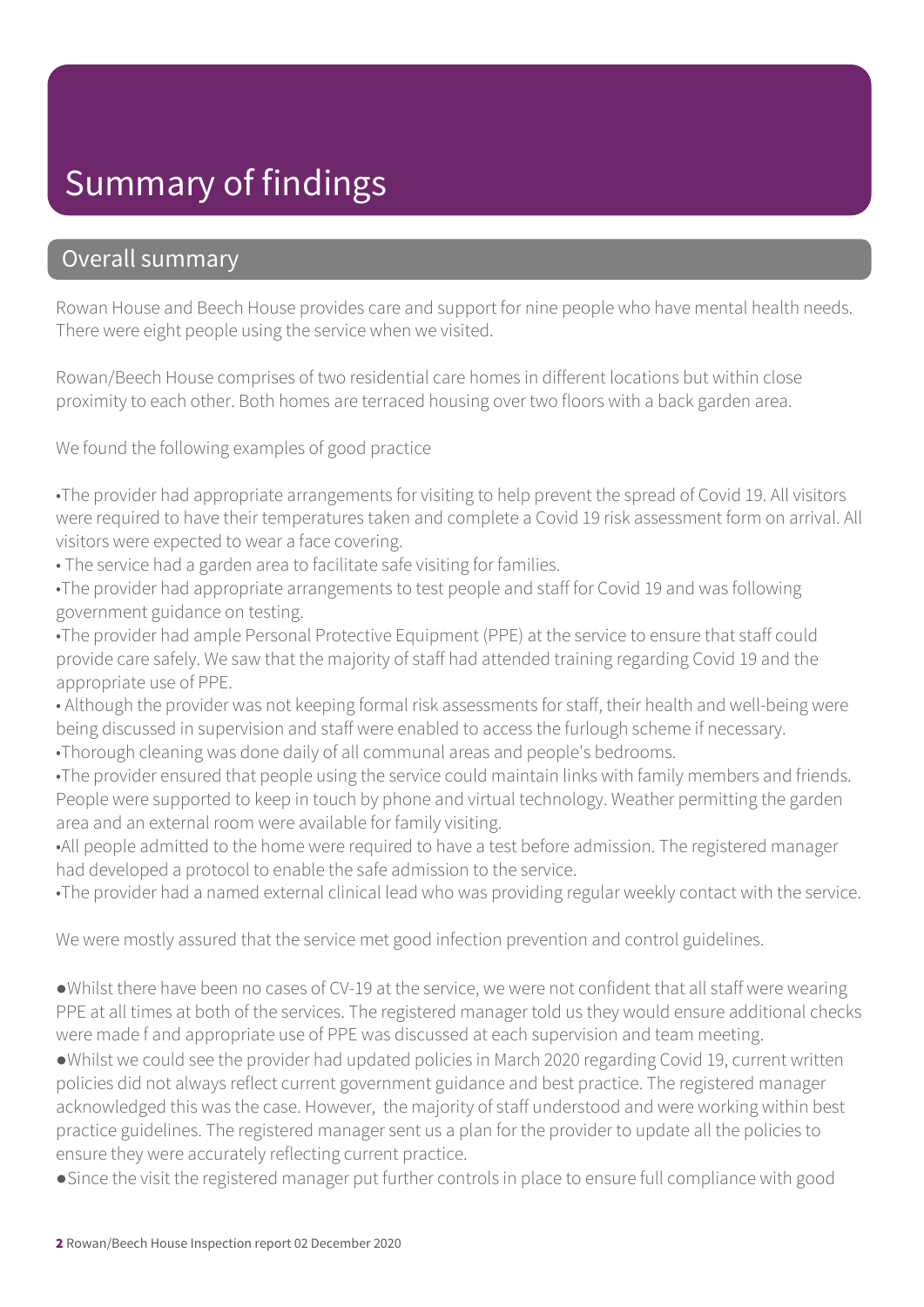infection prevention and control guidelines. One staff member who had not undertaken suitable training has since completed this. There are also additional checks for staff in the use and disposal of PPE.

Further information is in the detailed findings below.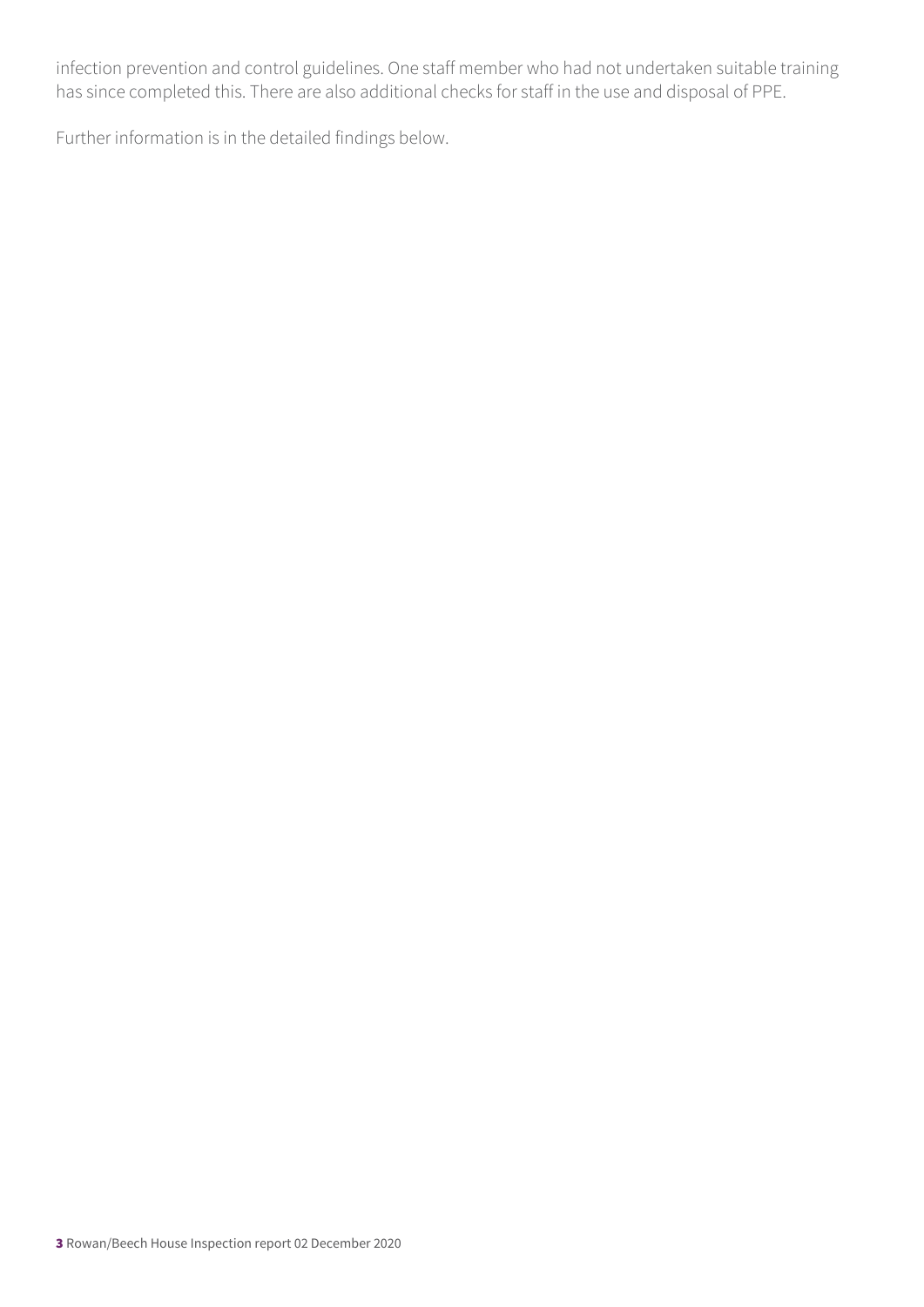## The five questions we ask about services and what we found

We always ask the following five questions of services.

We were mostly assured the service were following safe infection prevention and control procedures to keep people safe.

Is the service safe? Inspected but not rated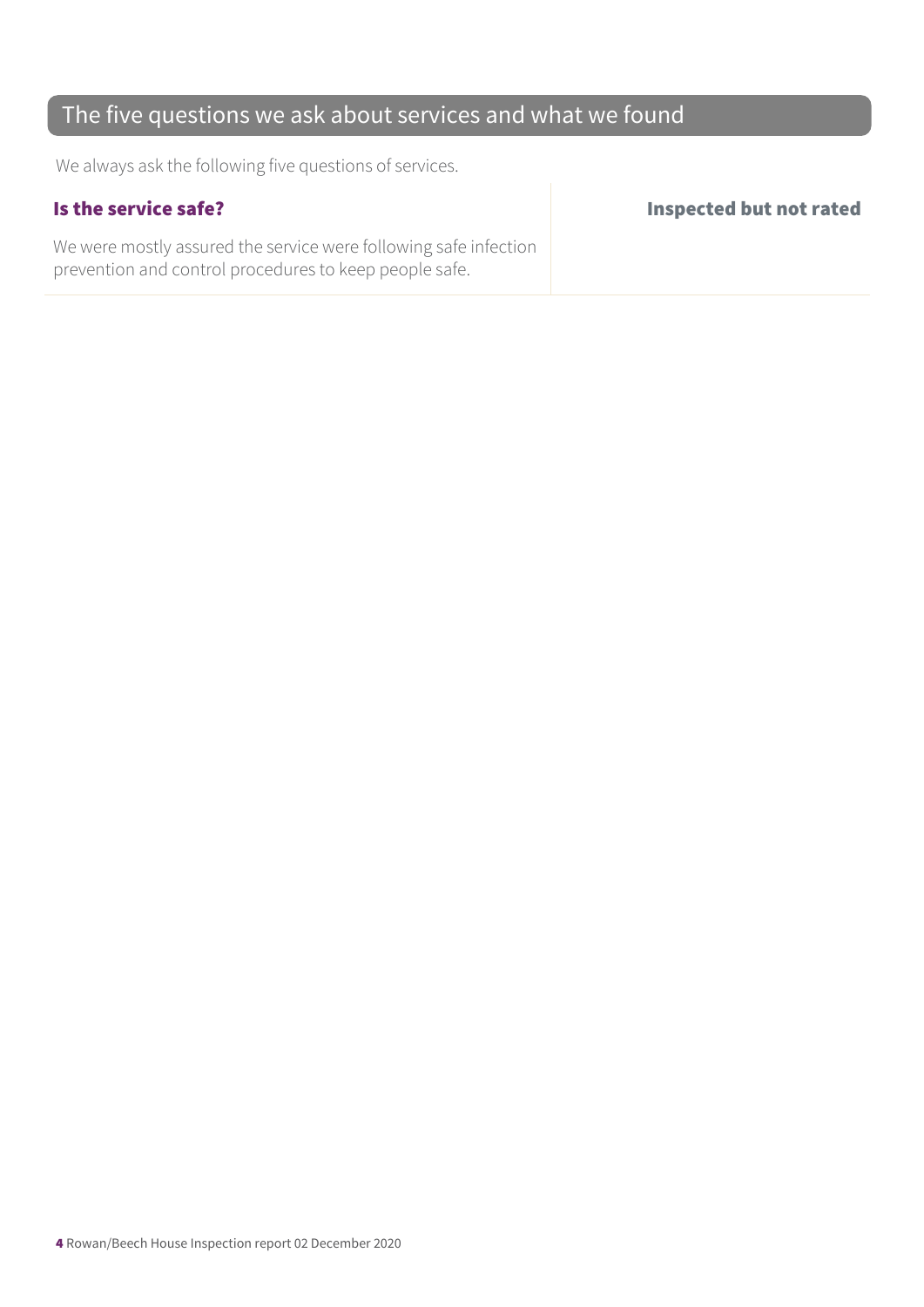

# Rowan/Beech House Detailed findings

# Background to this inspection

We carried out this inspection under Section 60 of the Health and Social Care Act 2008 as part of our regulatory functions. This inspection was planned to check whether the provider is meeting the legal requirements and regulations associated with the Health and Social Care Act 2008.

As part of CQC's response to the coronavirus pandemic we are conducting a thematic review of infection control and prevention measures in care homes.

The service was selected to take part in this thematic review which is seeking to identify examples of good practice in infection prevention and control.

This inspection took place on 11 November 2020 and was announced.